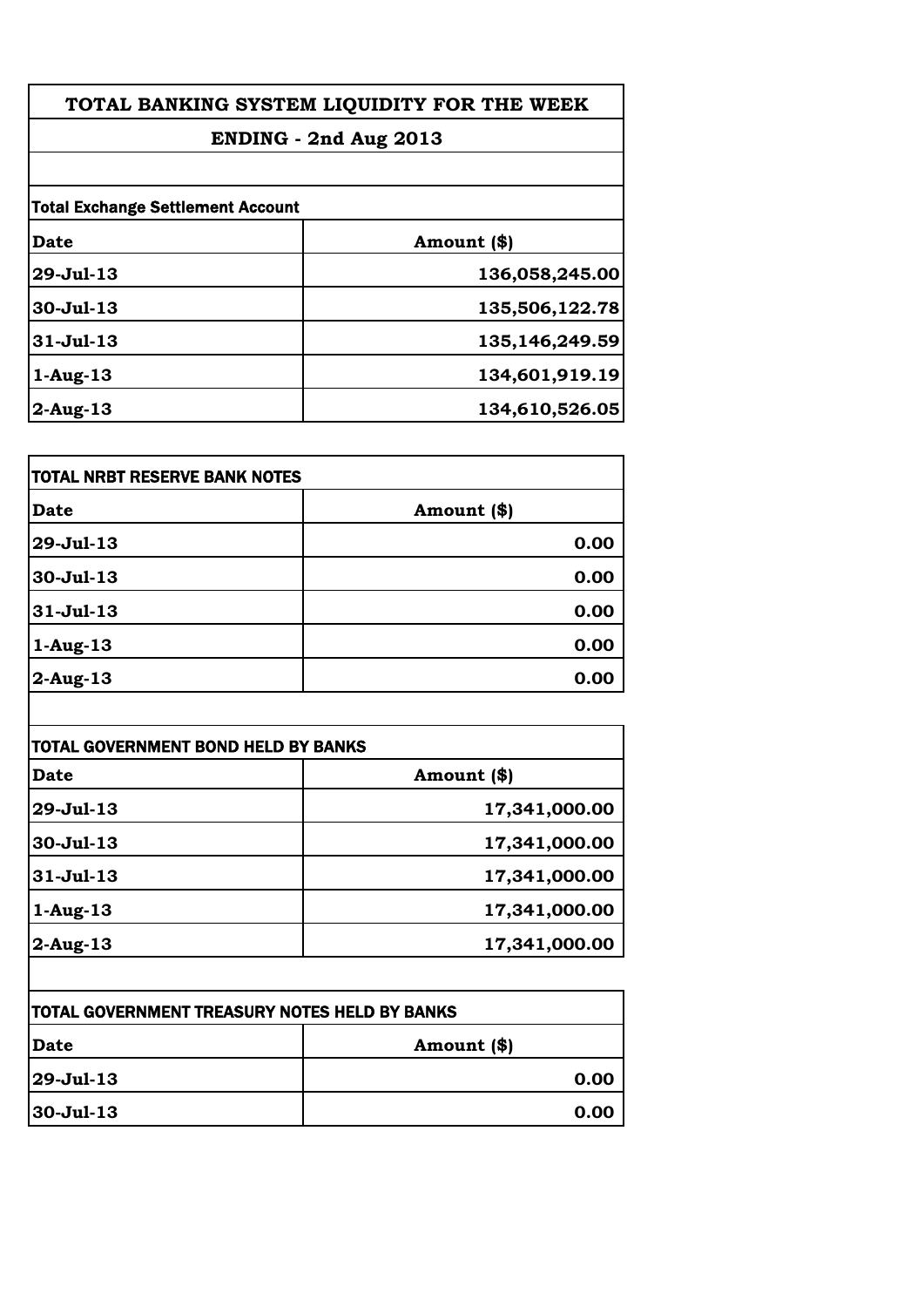| TOTAL BANKING SYSTEM LIQUIDITY FOR THE WEEK |                |  |
|---------------------------------------------|----------------|--|
| ENDING - 9th Aug 2013                       |                |  |
|                                             |                |  |
| <b>Total Exchange Settlement Account</b>    |                |  |
| <b>Date</b>                                 | Amount (\$)    |  |
| $5-Aug-13$                                  | 134,236,768.15 |  |
| $6$ -Aug-13                                 | 135,544,646.80 |  |
| $7 - Aug-13$                                | 135,249,878.47 |  |
| $8-Aug-13$                                  | 135,987,811.08 |  |
| 9-Aug-13                                    | 135,602,140.53 |  |
|                                             |                |  |

| <b>TOTAL NRBT RESERVE BANK NOTES</b> |             |
|--------------------------------------|-------------|
| <b>Date</b>                          | Amount (\$) |
| $5-Aug-13$                           | 0.00        |
| $6$ -Aug-13                          | 0.00        |
| 7-Aug-13                             | 0.00        |
| $8-Aug-13$                           | 0.00        |
| 9-Aug-13                             | 0.00        |

| Date           | Amount (\$)   |
|----------------|---------------|
| $5-Aug-13$     | 17,341,000.00 |
| $6$ -Aug-13    | 17,341,000.00 |
| $7 - Aug - 13$ | 17,341,000.00 |
| $8-Aug-13$     | 17,341,000.00 |
| $9-Aug-13$     | 17,341,000.00 |

| <b>TOTAL GOVERNMENT TREASURY NOTES HELD BY BANKS</b> |               |
|------------------------------------------------------|---------------|
| Date                                                 | Amount $(\$)$ |
| $ 5-Aug-13 $                                         | 0.00          |
| $6$ -Aug-13                                          | 0.00          |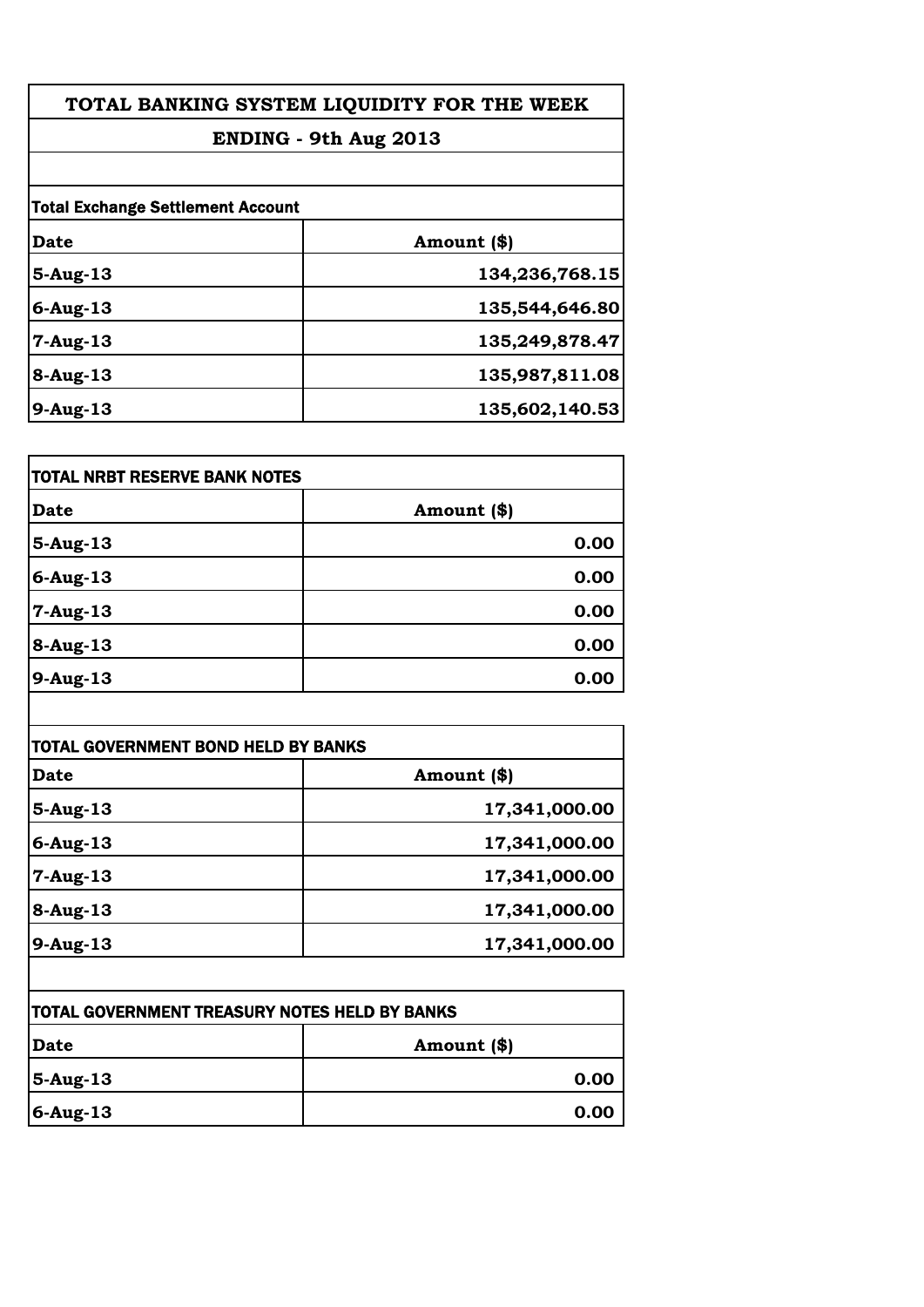## **TOTAL BANKING SYSTEM LIQUIDITY FOR THE WEEK**

# **ENDING - 16th Aug 2013**

| <b>Total Exchange Settlement Account</b> |                   |
|------------------------------------------|-------------------|
| Date                                     | Amount (\$)       |
| 12-Aug-13                                | 136,104,949.80    |
| 13-Aug-13                                | 134,969,114.74    |
| $14$ -Aug-13                             | 136,052,902.17    |
| $15$ -Aug- $13$                          | 137,956,725.33    |
| $16$ -Aug- $13$                          | 138, 166, 129. 47 |

| <b>TOTAL NRBT RESERVE BANK NOTES</b> |             |
|--------------------------------------|-------------|
| <b>Date</b>                          | Amount (\$) |
| 12-Aug-13                            | 0.00        |
| 13-Aug-13                            | 0.00        |
| 14-Aug-13                            | 0.00        |
| 15-Aug-13                            | 0.00        |
| 16-Aug-13                            | 0.00        |
|                                      |             |

| TOTAL GOVERNMENT BOND HELD BY BANKS |               |
|-------------------------------------|---------------|
| Date                                | Amount (\$)   |
| $12$ -Aug-13                        | 17,341,000.00 |
| 13-Aug-13                           | 17,341,000.00 |
| 14-Aug-13                           | 17,341,000.00 |
| $15$ -Aug-13                        | 17,341,000.00 |
| 16-Aug-13                           | 17,341,000.00 |

| <b>TOTAL GOVERNMENT TREASURY NOTES HELD BY BANKS</b> |             |
|------------------------------------------------------|-------------|
| <b> Date</b>                                         | Amount (\$) |
| $ 12$ -Aug-13                                        | 0.00        |
| $ 13$ -Aug-13                                        | 0.00        |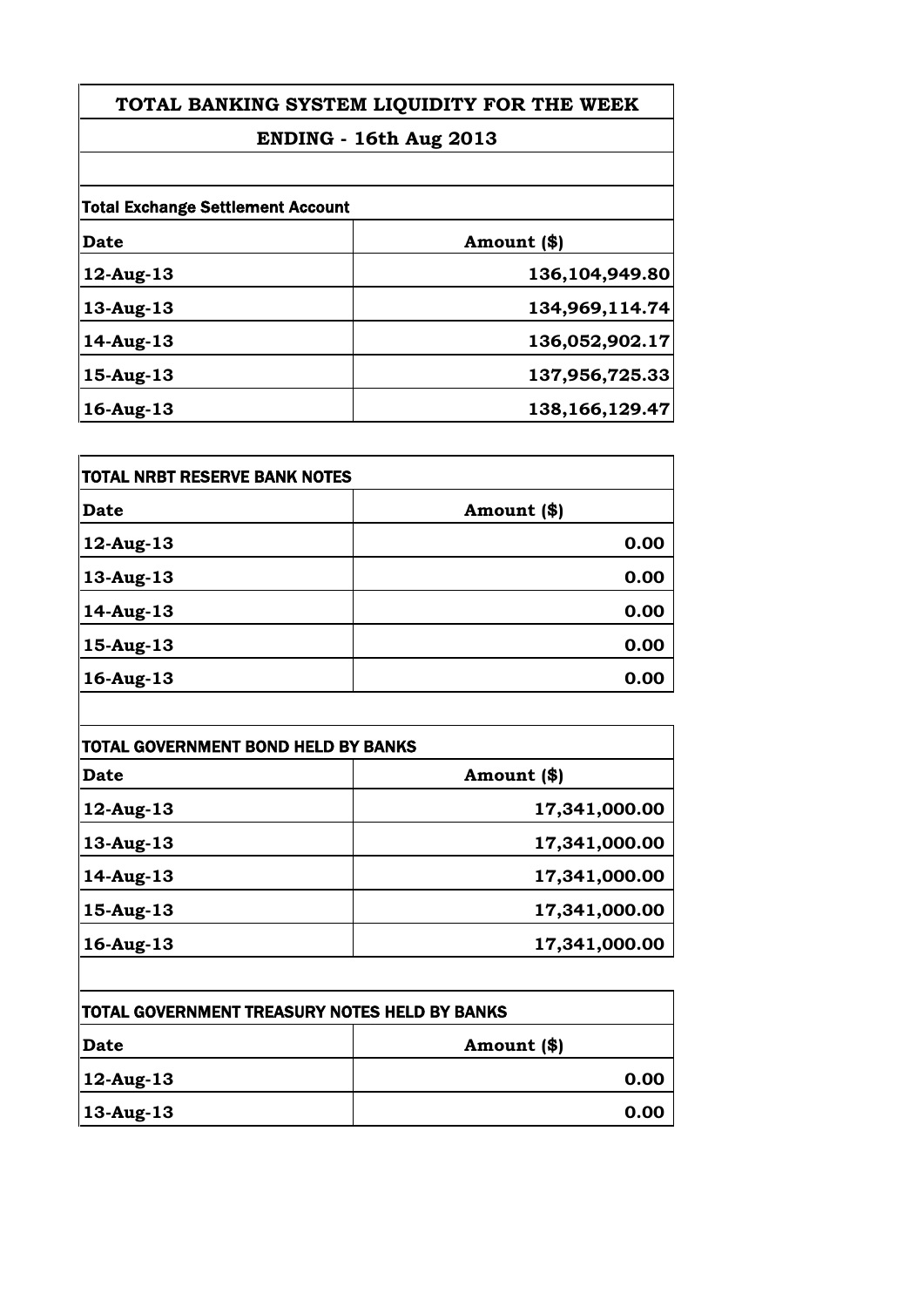# **TOTAL BANKING SYSTEM LIQUIDITY FOR THE WEEK**

# **ENDING - 23rd Aug 2013**

| <b>Total Exchange Settlement Account</b> |                |
|------------------------------------------|----------------|
| Date                                     | Amount (\$)    |
| 19-Aug-13                                | 138,366,141.47 |
| $20$ -Aug-13                             | 138,427,192.89 |
| $21$ -Aug-13                             | 138,272,344.57 |
| $22$ -Aug-13                             | 138,791,617.35 |
| $23$ -Aug-13                             | 138,706,219.05 |

| TOTAL NRBT RESERVE BANK NOTES |             |
|-------------------------------|-------------|
| <b>Date</b>                   | Amount (\$) |
| 19-Aug-13                     | 0.00        |
| 20-Aug-13                     | 0.00        |
| 21-Aug-13                     | 0.00        |
| 22-Aug-13                     | 0.00        |
| 23-Aug-13                     | 0.00        |

| <b>TOTAL GOVERNMENT BOND HELD BY BANKS</b> |               |
|--------------------------------------------|---------------|
| Date                                       | Amount (\$)   |
| 19-Aug-13                                  | 17,341,000.00 |
| $20-Aug-13$                                | 17,341,000.00 |
| $21$ -Aug-13                               | 17,341,000.00 |
| $22$ -Aug-13                               | 17,341,000.00 |
| 23-Aug-13                                  | 17,341,000.00 |

| <b>TOTAL GOVERNMENT TREASURY NOTES HELD BY BANKS</b> |             |
|------------------------------------------------------|-------------|
| Date                                                 | Amount (\$) |
| $ 19$ -Aug-13                                        | 0.00        |
| $ 20$ -Aug-13                                        | 0.00        |